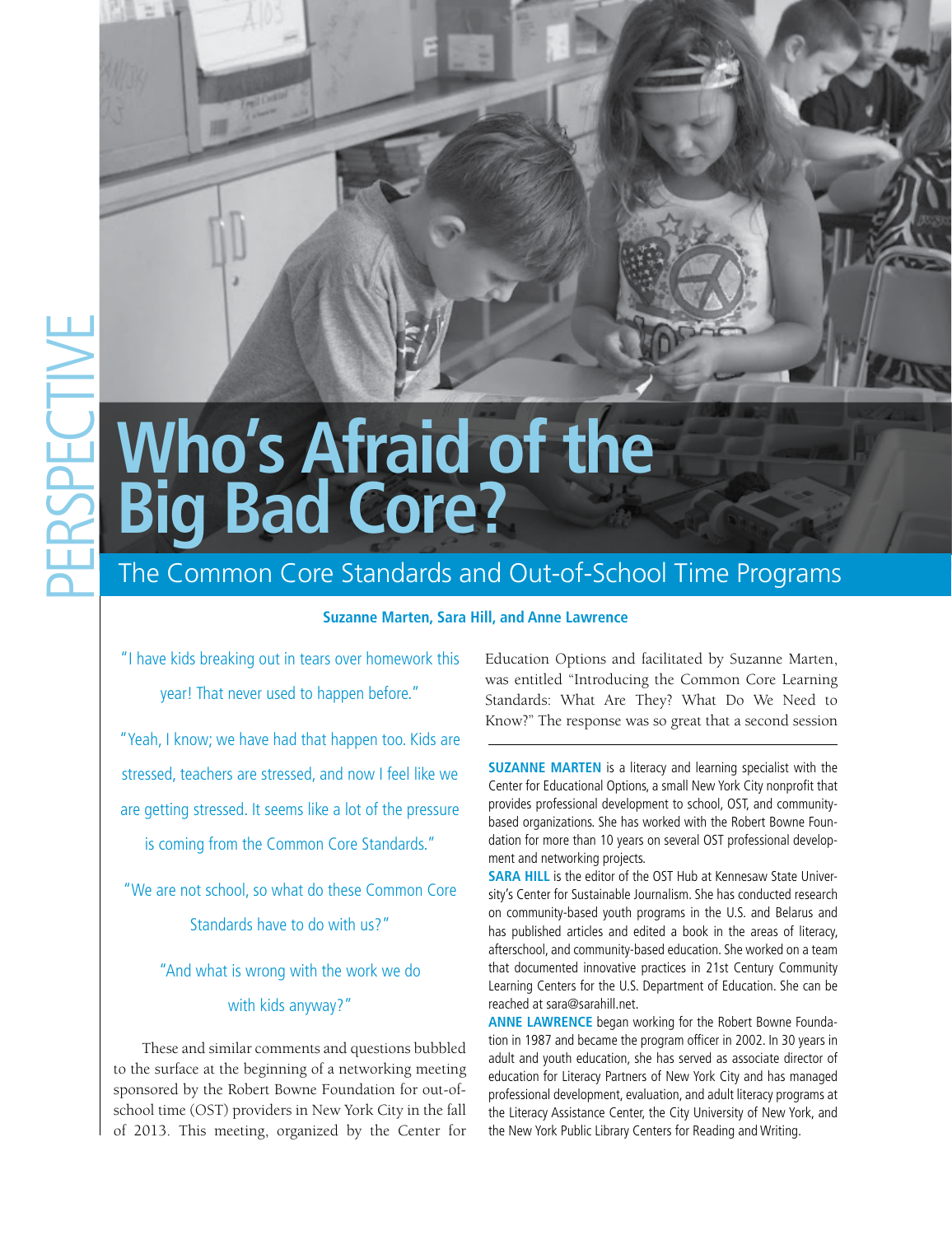had to be added to accommodate all the people who wanted to attend, a clear indication of the interest of OST providers in getting to know the standards, considering what to do about them in their programs, and sharing their questions and concerns.

The Robert Bowne Foundation supports the development of quality programs that offer literacy education in the out-of-school hours to children and youth of New York City, especially young people from disadvantaged communities. The foundation's networking meetings, now in their 10th year, offer quarterly forums in which

participants from a wide variety of programs across the city can share their work, develop new ideas for their programs, and discuss important issues in the field.

The process of gathering topic ideas from the previous year's networking meeting evaluations and from meetings with the foundation's grantees revealed that the Common Core Learning Standards—New York's ver-

sion of the Common Core State Standards—were on many OST providers' minds. Funders are increasingly asking grantees how their OST programs are supporting the standards—even though the standards were designed explicitly for in-school education, not for OST. Providers are concerned about being asked to meet academic standards designed for school while still pursuing the traditional focus of OST programs on positive youth development. How can OST programs support academic progress while pursuing their goals, traditions, and mission? This article will demonstrate how understanding the Common Core Standards can support the work of OST providers and the youth and families they serve. In fact, in many ways, the work OST programs do every day is already aligned with the standards.

#### The Controversy Over the Common Core

Even in the arena of in-school education, the Common Core Standards are the subject of debate (Ravitch, 2013). How should they be implemented? What training and support should teachers receive? How should the standards be taught to children, using what curriculum? How should they be assessed, using what standardized test? This debate is not so much about the standards themselves as about teacher professionalism and high-stakes testing. The effect of the standards on academic achievement remains to be seen.

Meanwhile, OST providers face the challenge of finding ways to support the academic achievement of children and youth while recognizing that OST programs are notand should not be—school. OST programs have traditionally engaged young people in positive youth development through the arts, sports, civic engagement, and youth leadership. Though much of this work supports academic learning, it is designed to provide children and youth with enriching experiences they may not find elsewhere. School budgets have cut back sharply on the arts, sports, socioemotional learning, and other enrichment activities in favor of preparation for high-stakes testing, including for new tests that are advertised as being aligned with the Common Core. In light of this reality, the experiential and

> hands-on nature of many OST programs can complement school-day academics. OST programming has been seen as an "extended platform" that is "uniquely situated to provide targeted opportunities for students to deepen their learning by applying new concepts through enrichment activities" (Givens, 2014, p. 4).

> Respected leaders, practitioners, and researchers in the field disagree

about the place of the Common Core Standards in OST programming. A recent article in *Youth Today* (Simonton, 2014) highlighted the controversy. It quotes Jodi Grant, executive director of the Afterschool Alliance, as saying that the new standards take an approach to learning that is well suited to afterschool programs. "There's a lot we can do" to align with the Common Core, she said (as quoted in Simonton, 2014). Meanwhile, Professor Robert Halpern of the Erikson Institute disagrees. It is the role of schools to deal with academics, he said. "There is no reason afterschool programs should have to relate to standards focused on what schools need to accomplish" (as quoted in Simonton, 2014).

Nevertheless, OST practitioners want to see children and youth thrive academically. Most realize that OST programs play an important role in academic success. Given that the Common Core Standards are now a reality in young people's academic lives, what can—or should—OST programs do to help children and youth meet those standards? The first step to answering that question is to understand just what the standards entail.

#### What Exactly Are the Common Core Standards?

The Common Core State Standards were initiated in response to the failure of No Child Left Behind to raise the quality of education consistently across states. The National Governors Association (NGA) and the Council of Chief State School Officers (CCSSO) appointed representatives,

Respected leaders, practitioners, and researchers in the field disagree about the place of the Common Core Standards in OST programming.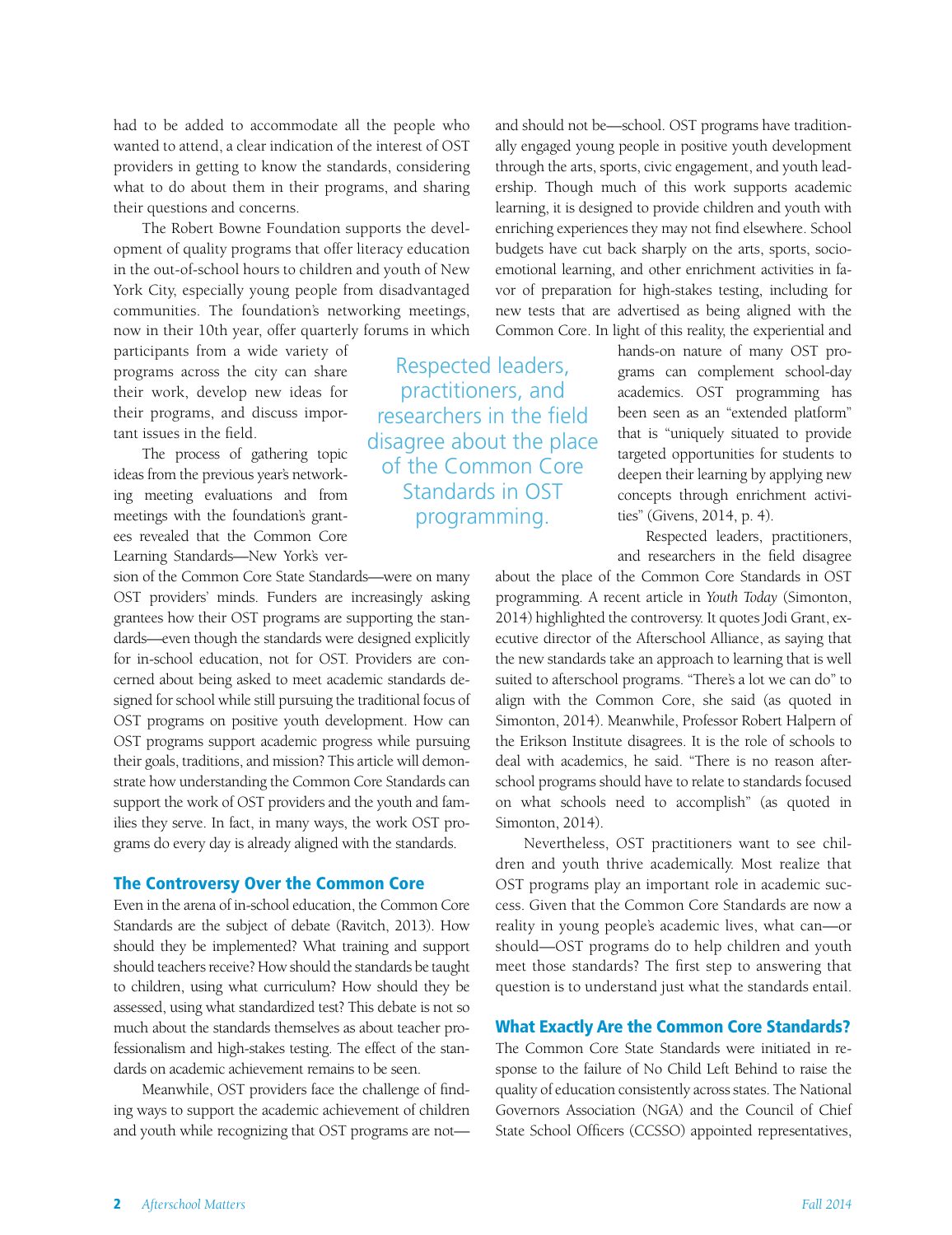including educators, to work toward consensus on what the U.S. educational system needs to do to ensure that all youth are "college and career ready." The group articulated standards for pre-K through 12th grade, beginning with English language arts (ELA) and mathematics (NGA & CCSSO, 2008). The substantial federal funding attached to what have been framed as national standards creates a powerful incentive for states to ratify them (Ravitch, 2013), though states are free to accept or reject the standards. As of December 2013, most states had formally adopted the standards, with a few ex-

#### **ELA Habits of Mind**

According to the ELA Common Core State Standards, "students who are college and career ready in reading, writing, speaking, listening, and language" demonstrate "these capacities of the literate individual":

- 1. They demonstrate independence.
- 2. They build strong content knowledge.
- 3. They respond to the varying demands of audience, task, purpose, and discipline.
- 4. They comprehend as well as critique.
- 5. They value evidence.
- 6. They use technology and digital media strategically and capably.
- 7. They come to understand other perspectives and cultures.

Source: Common Core State Standards for ELA, 2010

ceptions. In New York, state education officials tweaked the language in a few places and adopted the result as the Common Core Learning Standards.

#### Habits of Mind

The Common Core Standards go beyond traditional academics and content to include *habits of mind*: "knowledge, skills, and dispositions that operate in tandem with the academic content" (CCSSO, 2011, p. 5), as illustrated in the box on this page. The standards have a strong focus on achieving 21st century skills, such as "cogent reasoning and evidence collection skills that are essential for success in college, career, and life" ("English Language Arts Standards," 2014). This emphasis benefits OST programs, as it reflects "skills that youth organizations have long championed (e.g., problem-solving, perseverance, independence, understanding other cultures)" (Devaney & Yohalem, 2012, p. 5).

OST programs often can "accelerate" (Givens, 2014) and support learning because they have more flexibility in their programming and staff than schools do. Indeed, the habits of mind are in line with OST programs' current practices, traditionally focused on positive youth development, enrichment, youth leadership, and civic engagement. Youth must be able to understand other perspectives and cultures in order to be productive and positive group members. They must be able to respond to varying demands of audience, task, purpose, and discipline to be effective leaders. They must be able to comprehend as well

as critique in order to be engaged in their communities. Focusing on habits of mind "that are now considered instrumental competencies for college and career readiness should increase the relevance of programs and demonstrate their value to school partners" (Devaney & Yohalem, 2012, p. 7).

# How the Standards Are **Structured**

The Common Core State Standards document is a thick tome that requires time and thought to digest. Since the Robert Bowne Foundation's grant making focuses on literacy development, the net-

working meeting focused on the Common Core Standards for ELA. These standards are grouped according to grade: pre-K–5, 6–8, and 9–12. They fall into sections that generally run across grade ranges: writing, reading literature, reading informational text, and speaking and listening. At the elementary level, an additional section on reading foundations encompasses phonics and basic conventions of English.

As shown in Table 1 (next page), the Common Core Standards can be read "down," going through all the skills and strategies expected for an age group. The language is consistent across sections. For example, a reading standard asks sixth graders to identify the main idea and supporting details in a text. A writing standard asks that same age group to present a main idea or claim and support that claim with evidence. Similarly, a speaking and listening standard asks sixth graders to orally articulate a position or claim and back it up with reasons, evidence, or details.

The standards can also be read "across," looking at how a particular skill or strategy develops from kindergarten through 12th grade, as illustrated in Table 2 (next page). Shifting from one age-level descriptor to the next, the language indicates new levels of independence and sophistication. In Table 2, the description of the skill for kindergarten includes the words "with prompting and support." In first grade, children are expected to use this skill without help. By second grade, children are expected to be able to give more specific information in their an-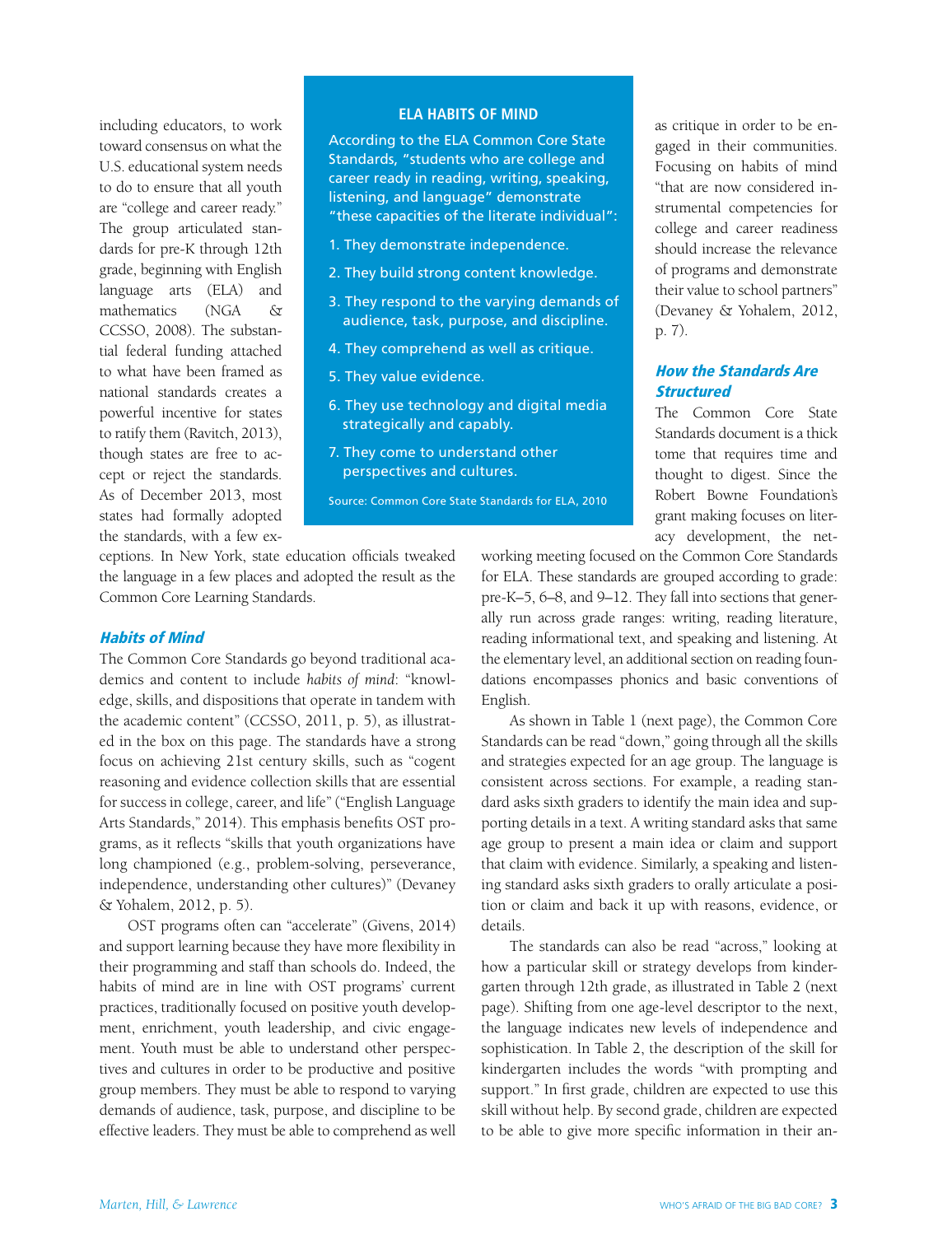#### **Table 1. Reading "Down" Grade 6 Standards**

| <b>Category</b>           | <b>Sample Grade 6 Standard</b>                                                                                                                                          |
|---------------------------|-------------------------------------------------------------------------------------------------------------------------------------------------------------------------|
| <b>Reading Literature</b> | Determine a central idea of a text and how it is conveyed through<br>particular details; provide a summary of the text distinct from personal<br>opinions or judgments. |
| Writing                   | Write arguments to support claims with clear reasons and<br>relevant evidence.                                                                                          |
| Speaking and Listening    | Delineate a speaker's argument and specific claims, distinguishing claims<br>that are supported by reasons and evidence from claims that are not.                       |

Source: New York State P–12, 2011

swers. To take another example, by high school, a skill descriptor would include the phrase "opposing viewpoint"; identifying opposing viewpoints would not be expected in earlier grades. The same standards thus are addressed at all age levels, with more sophisticated expectations for older students. This structure helps educators to understand children's development and plan curriculum accordingly.

The language of the standards is quite general, reflecting thinking skills rather than academic content. What is often misunderstood about the Common Core Standards is that they are *not* a curriculum. They do not tell teachers or practitioners what materials to use. The door is open to a variety of themes and approaches to the standards' skills and strategies. OST staff are free to develop their own activities to help young people learn and practice to meet the standards.

#### Relating the Common Core to OST Programming

The initial reaction of participants in the Bowne Foundation's networking meeting was that the language of the Common Core Standards was not easy to grasp. Participants were not clear on how they should work with the standards. One participant noted that the standards were "high." Another, looking at a writing standard for second grade, said, "My kids are not here!" She felt that the standard described work her second graders were unable to do. However, when she looked at the continuum of the standard both "across" and "down," she saw where the children she serves do fit in.

#### How OST Programs Are Already Addressing the Standards

Participants felt that the language of the standards was unnecessarily dense and academic, obscuring the meaning.

| <b>Grade Level</b> | <b>Wording of Reading Literature Standard 1: Details in Text</b>                                                                |
|--------------------|---------------------------------------------------------------------------------------------------------------------------------|
| Kindergarten       | With prompting and support, ask and answer questions about key details<br>in a text.                                            |
| Grade 1            | Ask and answer questions about key details in a text.                                                                           |
| Grade 2            | Ask and answer such questions as who, what, where, when, why, and<br>how to demonstrate understanding of key details in a text. |

#### **Table 2. Reading "Across" Literature Standard 1**

Source: New York State P–12, 2011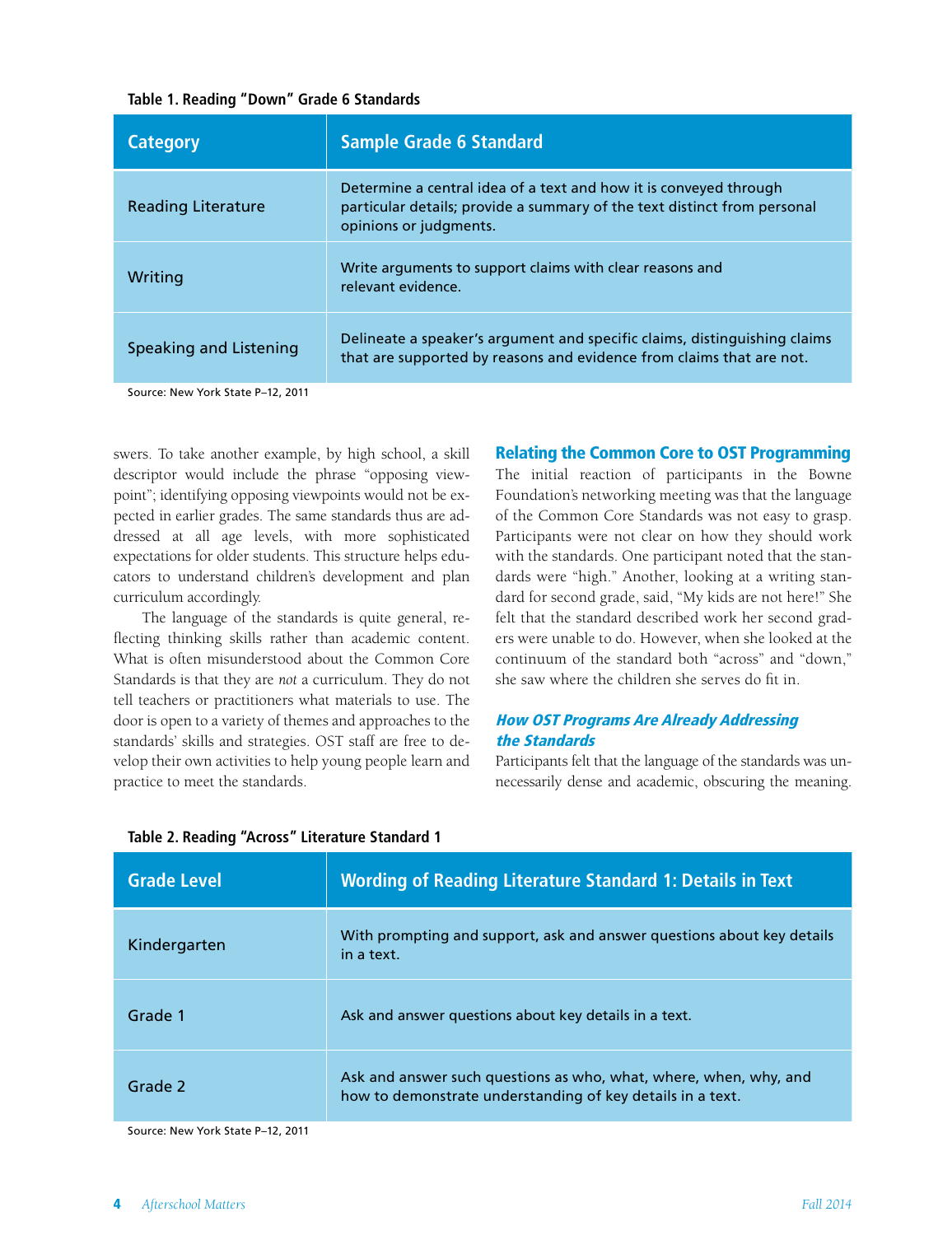They saw terms not often used in OST, such as "narrative" and "multi-modal." However, as they translated the standards' language into more common OST terms, they saw that they were fostering these skills and strategies in program activities every day. For example, "collaborative discussion" in the standards for kindergarteners becomes "snack and chat" in an OST program. "Narrative" really means a sequenced story—and OST programs often engage children in storytelling and reading books. A cloud lifted as participants began to see that the standards could be translated into the language of OST culture.

With their new grasp of the Common Core language, participants looked at their own lessons and activities. They were quickly able to identify how the standards aligned with what they were already doing. In fact, working from their own activities and lessons allowed participants to see the standards in action. Then they used the language of the Common Core Standards to describe the work of their OST programs. They realized that OST programs are doing quite a lot in support of the Common Core Standards. For example, participants from Hudson Guild shared the lesson excerpt shown in Table 3 (next page). We added the standards addressed by each component. As shown in the second column of Table 3, the lesson touches on many habits of mind and aligns with several Common Core Standards in the areas of reading literature and of speaking and listening—and these are excerpts from only one lesson! Using this example as a model, participants in the networking meeting began to see what their OST programs could do to support children in meeting the Common Core Standards.

#### Questions and Tensions

Participants in the networking meeting learned that, with intention and careful thought, OST programs can align their work with the Common Core Standards, supporting the work of schools and helping young people to prepare for college and careers. In order to succeed in this endeavor, the field needs to address the questions and tensions that emerge as providers look for points of alignment and try to design activities that support the Common Core Standards.

#### The Focus on "Text" in the Core

The term "text" is used consistently across the Common Core Standards at all levels. The common understanding of "text" is written materials: books, articles, online materials such as blogs, and the like. In OST, commonly used texts include films, recipes, games, and art objects, among others. In addition, students participate in highly experiential activities, such as community service and sports. In these activities, they often engage in the work of analysis, compare and contrast ideas or elements, and describe and assess their work. We need to learn to define "text" broadly and to draw clear and intentional connections between the Common Core and the texts and activities used in OST.

#### How Much OST Programs Should Focus on the Core

The primary mission of OST programs is to help children and youth develop a wide range of skills and abilities and to promote positive youth development. OST programs focus on the whole child rather than solely on academic outcomes. Robert Halpern points out that "children and young people have a variety of developmental needs that schools don't address" (as quoted in Simonton, 2014). Halpern (2005) identifies a number of ways that OST support young people, developing "capacities and dimensions of self such as creativity, aesthetic sense, growing skill in specific domains, self-expression, interpersonal skill, sense of agency and voice, identification with home and community culture, individuality and relatedness, compassion, and physical vitality" (p. 212). He warns that many OST programs do a disservice to their mission if they say that they will deliver major changes in academic achievement (Halpern, 2005).

The development of social and emotional competencies is a particular strength of the OST field. A solid body of research shows that a focus on socio-emotional learning, rather than just on academics, has a positive causal relationship with school success (Durlak & Weissberg, 2007). This finding suggests that OST programs can address the Common Core while remaining true to their traditions and mission. The question is how to achieve balance between academic progress and socio-emotional development.

#### Collaborating with Schools to Address the Common Core

OST providers are sometimes considered to be a "second shift" after the school day (Givens, 2014). The problem with the metaphor is that "second shift" staff are rarely trained as teachers, nor are they compensated equitably with the "first shift," the school teachers. Givens (2014) calls for "regularly scheduled collaborative sessions" that would share learning "across the implicit boundaries between teachers and OST providers, thereby building a comprehensive and cohesive alignment between the adults who are educating and supporting all students" (Givens, 2014, p. 5). In some places, this collaboration has begun to take place (CCSSO, 2011; Devaney & Yohalem, 2012). Since the standards are intended to be addressed in school, communication with schools could help OST providers develop awareness of what children are being exposed to in school so that they can make explicit connections between what they do and what happens during the school day. However, little research documents how districts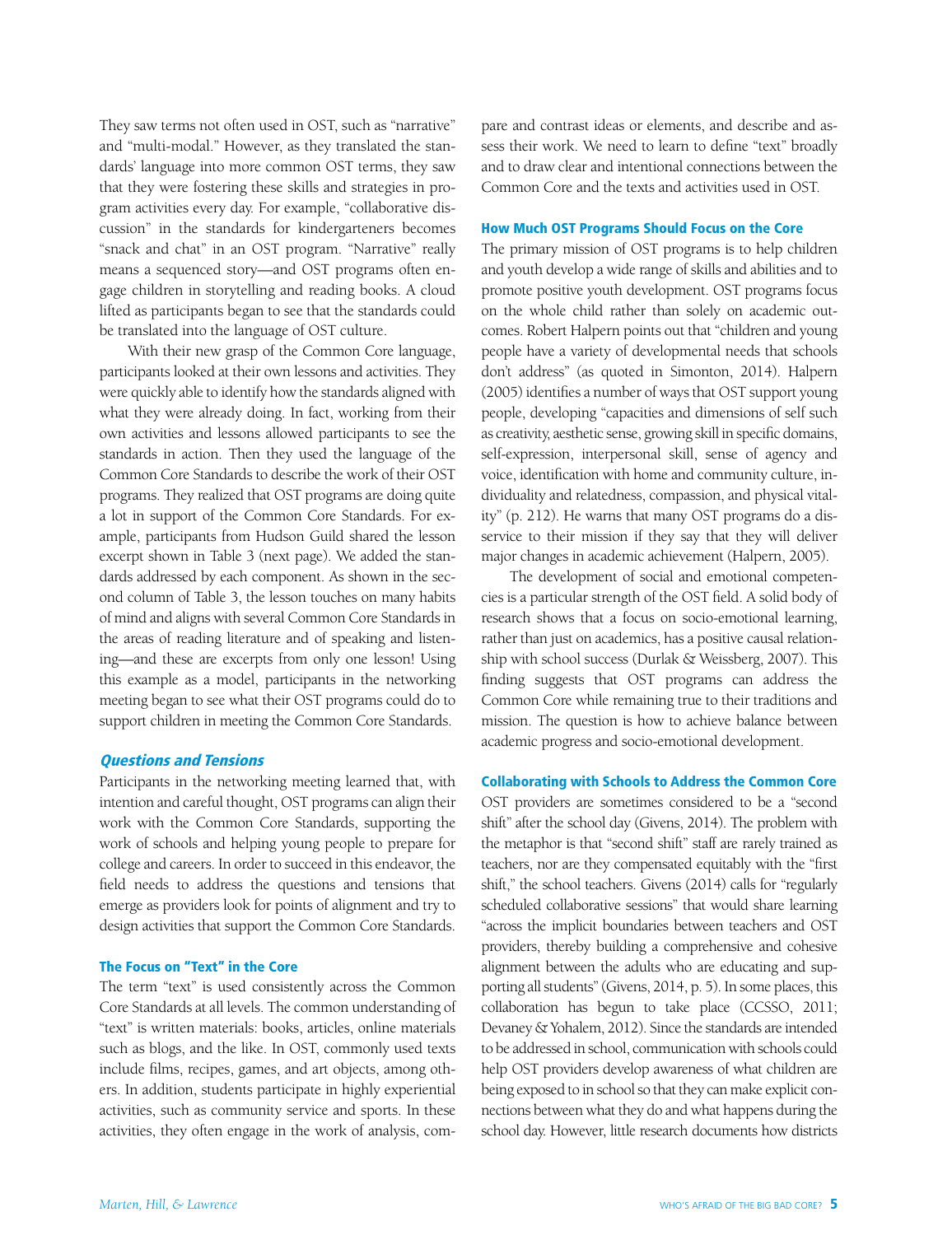# **Table 3. OST Lesson Components and Common Core Standards**

| <b>Activity Description</b>                                                                                                                                                                                                                                                                                                                                                                                                                                                                                              | <b>Common Core Standards Addressed</b>                                                                                                                                                                                                                                                                                                                                                                                                                                                                                                                                                                                                                                                                                                                                                                                                                                                                                                                                                                                                                                                                                                                                                                                                                                                                                                                                                                                                                                                                                                                                                                                        |
|--------------------------------------------------------------------------------------------------------------------------------------------------------------------------------------------------------------------------------------------------------------------------------------------------------------------------------------------------------------------------------------------------------------------------------------------------------------------------------------------------------------------------|-------------------------------------------------------------------------------------------------------------------------------------------------------------------------------------------------------------------------------------------------------------------------------------------------------------------------------------------------------------------------------------------------------------------------------------------------------------------------------------------------------------------------------------------------------------------------------------------------------------------------------------------------------------------------------------------------------------------------------------------------------------------------------------------------------------------------------------------------------------------------------------------------------------------------------------------------------------------------------------------------------------------------------------------------------------------------------------------------------------------------------------------------------------------------------------------------------------------------------------------------------------------------------------------------------------------------------------------------------------------------------------------------------------------------------------------------------------------------------------------------------------------------------------------------------------------------------------------------------------------------------|
| Group leaders will act out a funny skit<br>using two famous characters. When<br>participants hear the key words (friend,<br>frustrated, and passionate), they will<br>do a pre-assigned physical movement<br>associated with that word. Participants<br>will have a group discussion on how<br>these two characters are similar.<br>Questions will include "What do they<br>have in common?" "How do you<br>think each character would solve that<br>scenario?" and "How do you relate to the<br>character?"(10 minutes) | Participants are comparing characters as they develop an understanding<br>of the skit and think with their peers about similarities and differences.<br><b>Habits of mind:</b><br>2) Build strong content knowledge<br>4) Comprehend as well as critique<br><b>Grade 3 reading literature standards:</b><br>3) Describe characters in a story (their traits, motivations, or feelings)<br>6) Distinguish their own point of view from that of the narrator or those<br>of the characters                                                                                                                                                                                                                                                                                                                                                                                                                                                                                                                                                                                                                                                                                                                                                                                                                                                                                                                                                                                                                                                                                                                                      |
| Participants will be broken up into<br>two groups for two different plays.<br>Group leaders will each take a group.<br>Group leaders will assign specific roles<br>to participants in their group. Play 1 is<br>"Pocahontas and the New World." Play<br>2 is "Christopher Columbus and the New<br>World." Groups will plan, rehearse, and<br>perform their skit for the group.<br>(23 minutes)                                                                                                                           | Participants are demonstrating independence and effective collaboration<br>as they prepare the play and compare characters. They are performing a<br>play for an audience of their peers.<br><b>Habits of mind:</b><br>1) Demonstrate independence<br>3) Respond to varying demands of audience, task, purpose, and discipline<br><b>Grade 3 speaking and listening standards:</b><br>1) Engage effectively in a range of collaborative discussions, building on<br>others' ideas and expressing their own clearly<br>6) Speak in complete sentences when appropriate to task and situation in<br>order to provide requested detail or clarification<br>Participants are building strong content knowledge about plays by<br>viewing and then performing them themselves; they are also developing<br>knowledge of characters.<br><b>Habit of mind:</b><br>2) Build strong content knowledge<br><b>Grade 3 reading literature standard:</b><br>3) Describe characters in a story and explain how their actions contribute to<br>the sequence of events<br>Participants are answering questions and using evidence to support what<br>they say.<br><b>Habit of mind:</b><br>5) Value evidence<br><b>Grade 3 reading literature standard:</b><br>1) Ask and answer questions to demonstrate understanding of a text,<br>referring explicitly to the text as the basis for the answers<br><b>Grade 3 speaking and listening standard:</b><br>2) Determine the main ideas and supporting details of a text read aloud or<br>information presented in diverse media and formats, including visually,<br>quantitatively, and orally |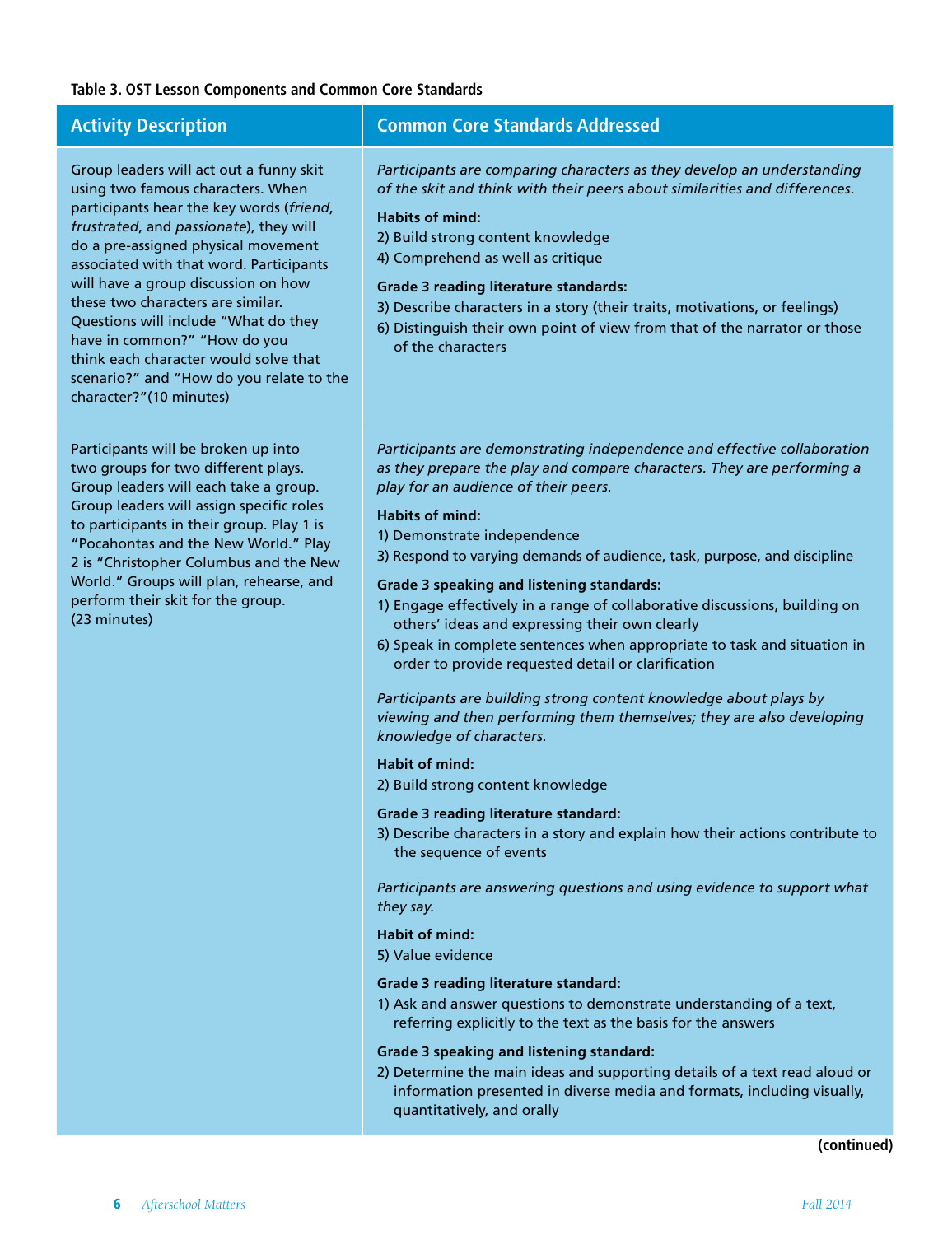#### **Table 3. OST Lesson Components and Common Core Standards (continued)**

| <b>Activity Description</b>                                                                                                                                                 | <b>Common Core Standards Addressed</b>                                                                                                                                                                                                                                                                                                                                                                                                                                                                                  |
|-----------------------------------------------------------------------------------------------------------------------------------------------------------------------------|-------------------------------------------------------------------------------------------------------------------------------------------------------------------------------------------------------------------------------------------------------------------------------------------------------------------------------------------------------------------------------------------------------------------------------------------------------------------------------------------------------------------------|
| Participants will work in assigned pairs<br>to compare and contrast how they relate<br>to a character of their choice that they<br>observed in either skit.<br>(10 minutes) | Participants come to an understanding of perspective, distinguish between<br>their own perspective and that of the character, and critique the "text" in<br>order to relate to and compare themselves to a character.<br><b>Habits of mind:</b><br>4) Comprehend as well as critique<br>7) Come to understand other perspectives and cultures<br>Grade 3 reading literature standard:<br>6) Speak in complete sentences when appropriate to task and situation in<br>order to provide requested detail or clarification |

"who are hard-pressed to meet the standards in isolation" (Gonzales, Gunderson, & Wold, 2013, p. 20) assume leadership to engage OST programs in planning and implementing activities to meet the Common Core Standards.

#### Supporting All Children's Development

Many children, particularly in low-income communities, need specific supports. Some need English language learning. Others have learning differences or gaps in their educational experience that mean they do not meet academic expectations for their age. OST programs don't have adequate funding, resources, or expertise to address the full range of children's needs.

However, one of the advantages of OST is that staff create an environment in which children have a different, often richer, experience from the one they have at school. Children for whom academic work does not go smoothly can experience themselves as capable athletes, musicians, artists, and community members. These experiences contribute to the development of the whole child. The field needs to consider how OST providers can, despite their limited resources, use their strengths to support children who need help to catch up academically.

# From "Huh?" to "Aha!": Reflections and Recommendations

Participants in subsequent Robert Bowne Foundation networking meetings about the Common Core noted changes in their thinking. One program director reported that she approached the standards initially with some trepidation. However, she found that her funding sources required her to delve into them. Through the networking meetings, she realized that she could use the Common Core to articulate her program's practices and outcomes.

The language of the Common Core also gives us a way to address families' questions about what their children are

learning and teens' concerns about what it means to be college and career ready. Some of the media coverage and talk in schools about the Common Core Standards has been fueling panic. However, OST programs could be a voice of reason and clarity in talking to families. The standards also give the field a way to talk with schools about what they do, what we do, and how we support each other.

Another critical question is, "How can we get OST staff on board?" Staff need professional development that helps them to understand what they need to know about the Common Core Standards and how to integrate them into their practice. The response to the Robert Bowne Foundation networking meetings is evidence that OST staff need help in exploring the standards, translating them into plain language, and connecting them to their current practice. Staff also need long-term, in-depth professional development in designing curriculum and planning lessons that align with the Common Core Standards in ways that are appropriate for OST programs' goals and mission.

Some researchers have suggested that this professional development should be supported by the schools. Givens (2014) notes that "states and districts can structure frequent and robust opportunities for teachers, principals, and OST program staff to learn and work together" (p. 5). Gonzales and colleagues (2013) suggest that districts invite OST staff to grade-level planning sessions and share information and resources on the Common Core Standards. Devaney & Yohalem (2012) recommend that OST practitioners "become knowledgeable" about the standards, "communicate with school staff about academic alignment" and "consider joint training and planning time" (p. 6).

These recommendations mirror previous calls for better and more systematic strategies to improve the partnership between OST programs and schools (Little,